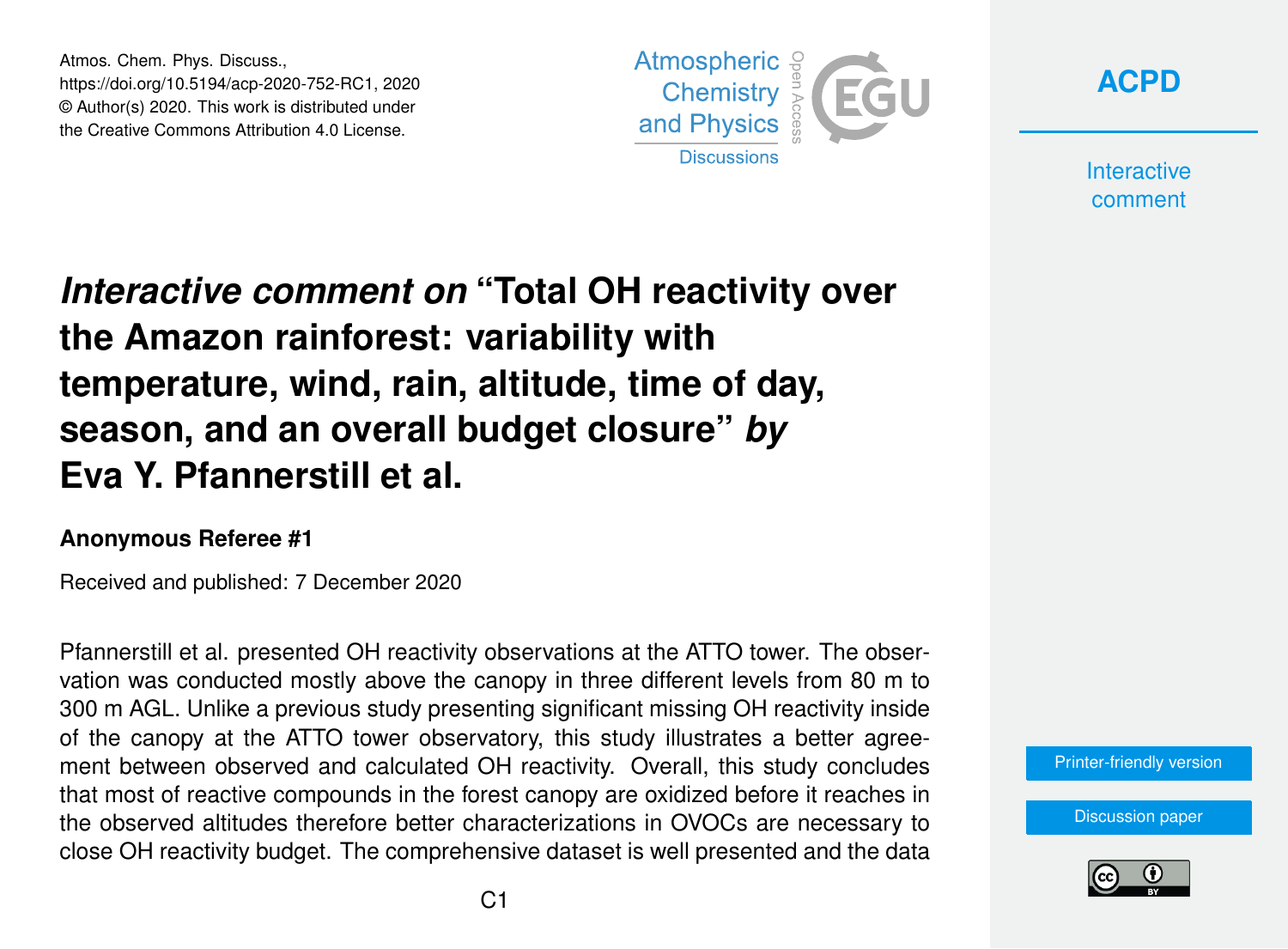analysis is easy to follow. Moreover, the conclusion certainly has merits to better understand atmospheric chemistry in remote rain forests, which the community lacks of empirical studies. I would recommend publication of this manuscript after addressing and clarifying following points.

1) Although the contribution of isoprene towards calculated OH reactivity is less in this observation, conducted out of canopy, still isoprene substantially contributes calculated OH reactivity. It seems to me that additional discussion about photochemical aging time scale would be beneficial to make the reasoning of the large contributions of OVOCs towards calculated OH reactivity more convincing by analyzing isoprene to MVK+MACR ratios or some other indicators. I was a bit confused by taking a look at Figure 5 a) that the relative contribution of isoprene does not seem to change too much as observational altitudes get higher. Moreover, if there is any unquantified reactive VOC causing missing OH reactivity inside of the canopy as previously observed, the quantitative analysis may provide clues on the potential contributions of those compounds in the observed altitudes.

2) A more detailed description on sampling, particularly potential sampling loss would be beneficial. I agree that the comparison analysis between observed and calculated OH reactivity was performed for the samples collected from the same inlets so comparison itself is apple to apple comparisons. However, it is certainly possible highly oxidized VOCs or large VOCs such as sesquiterpenes that happen to be soluble and wall reactive may substantially contribute towards calculated OH reactivity. At least, rough estimates based upon empirical proof are highly desirable based upon the wall loss test instead of a short description as presented in the manuscript.

3) A detailed presentation on OVOC speciation would be informative. I would recommend to add more information on relative contributions of each OVOCs and their origins (parent compounds) towards calculated OH reactivity.

4) Figure 6: it is difficult to read out which factor either temperature or PAR (likely both)

## **[ACPD](https://acp.copernicus.org/preprints/)**

**Interactive** comment

[Printer-friendly version](https://acp.copernicus.org/preprints/acp-2020-752/acp-2020-752-RC1-print.pdf)

[Discussion paper](https://acp.copernicus.org/preprints/acp-2020-752)